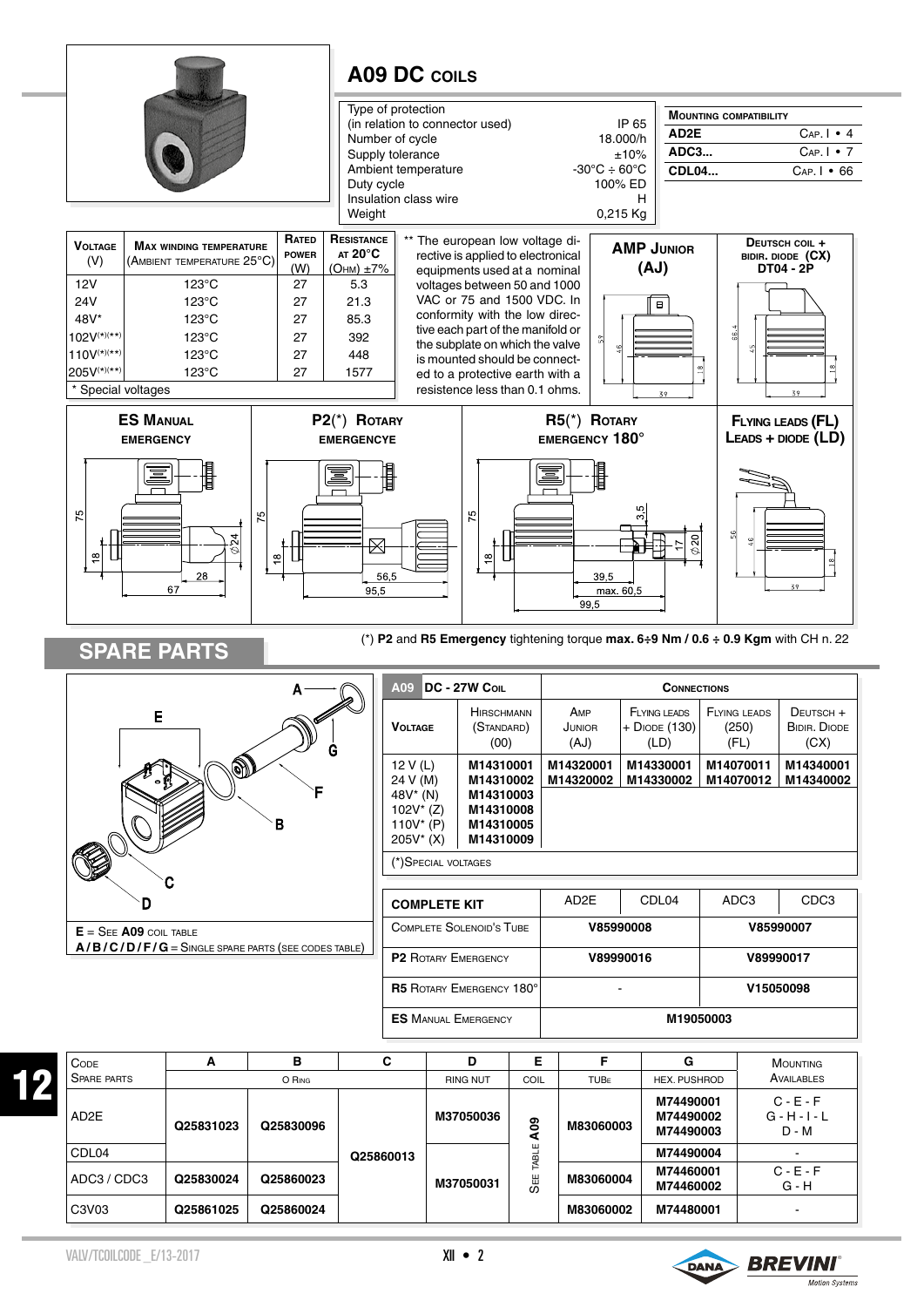

## **"20W" DC Coils for off-highway machinery**

| Type of protection                  |                                                | <b>MOUNTING COMPATIBILITY</b> |                            |
|-------------------------------------|------------------------------------------------|-------------------------------|----------------------------|
| (in relation to connector used)     | IP 65                                          | <b>CRD03</b>                  | <b>CARTRIDGE CATALOGUE</b> |
| Number of cycle                     | 18.000/h                                       | C3V05                         | <b>CARTRIDGE CATALOGUE</b> |
| Supply tolerance                    | ±10%<br>$-30^{\circ}$ C $\div$ 60 $^{\circ}$ C |                               |                            |
| Ambient temperature                 | 100% ED                                        |                               |                            |
| Duty cycle<br>Insulation class wire | н                                              |                               |                            |
| Weight                              | $0,212$ Kg                                     |                               |                            |
|                                     |                                                |                               |                            |

| <b>VOLTAGE</b><br>(V) | <b>MAX. WINDING TEMPERATURE</b><br>(AMBIENT TEMPERATURE $25^{\circ}$ C) | <b>RATED POWER</b><br>(W) | <b>RESISTANCE AT 20°C</b><br>(Онм) ±10% |
|-----------------------|-------------------------------------------------------------------------|---------------------------|-----------------------------------------|
| 12V                   | $\overline{\phantom{0}}$                                                | 20                        | 72                                      |
|                       |                                                                         |                           |                                         |



**SPARE PARTS**



| 20W DC Coll     | <b>CONNECTIONS</b>   |                                         |  |
|-----------------|----------------------|-----------------------------------------|--|
| <b>TENSIONE</b> | AMP<br>JUNIOR<br>(A) | DEUTSCH +<br><b>BIDIR, DIODE</b><br>(D) |  |
| 12V(L)          | M14321001            | M14341001                               |  |

| <b>CODE</b>                |           |           |           |                        |           |                        | G                      |
|----------------------------|-----------|-----------|-----------|------------------------|-----------|------------------------|------------------------|
| <b>SPARE PARTS</b>         |           | O RING    |           | <b>RING NUT</b>        | COIL      | <b>TUBF</b>            | HEX. PUSHROD           |
| CRD <sub>03</sub><br>C3V05 | Q25861010 | Q25860023 | Q25830022 | M37050031<br>M37050036 | .⊟ ≥<br>ສ | M83060007<br>M83060006 | M74480003<br>M74480002 |

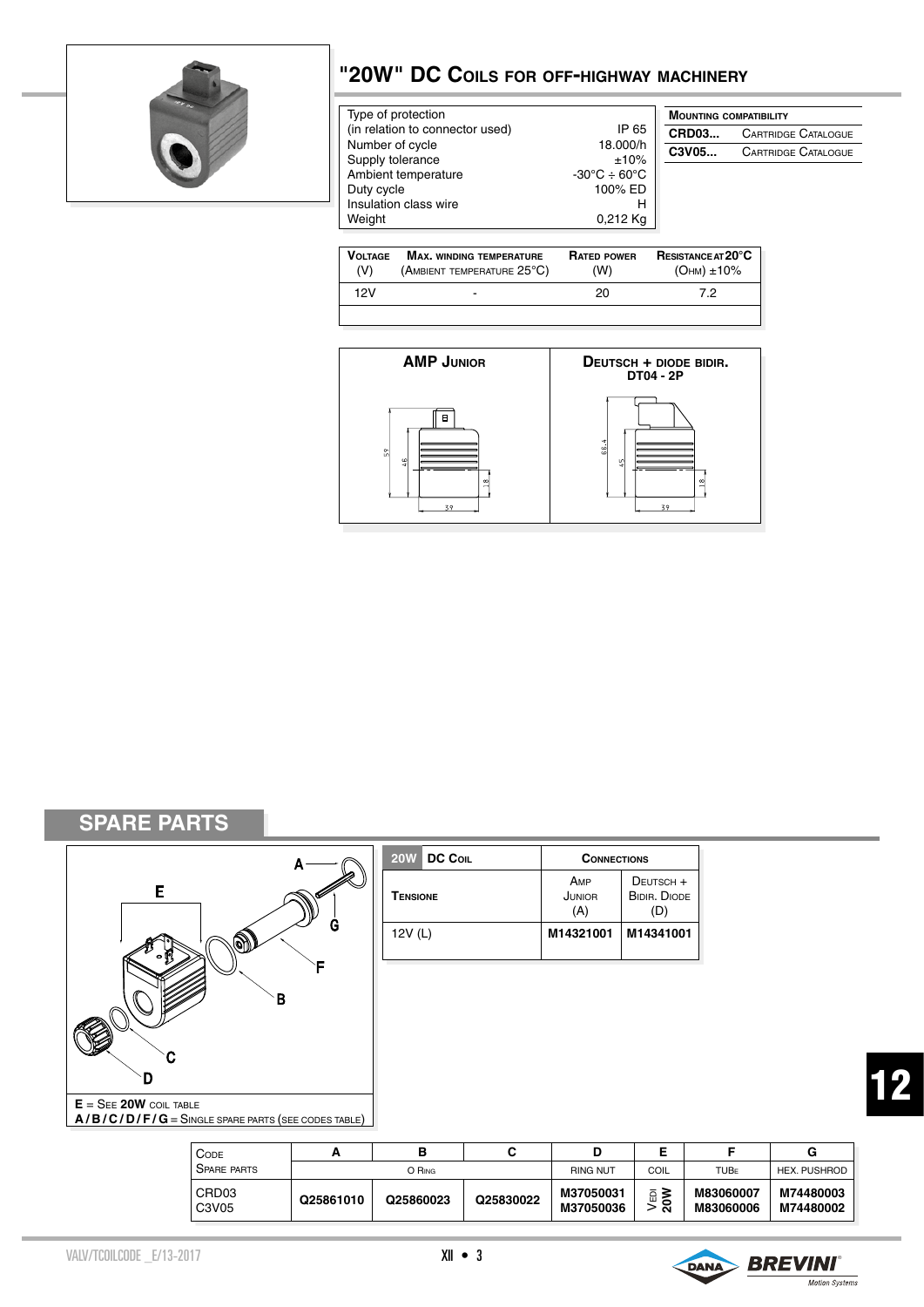



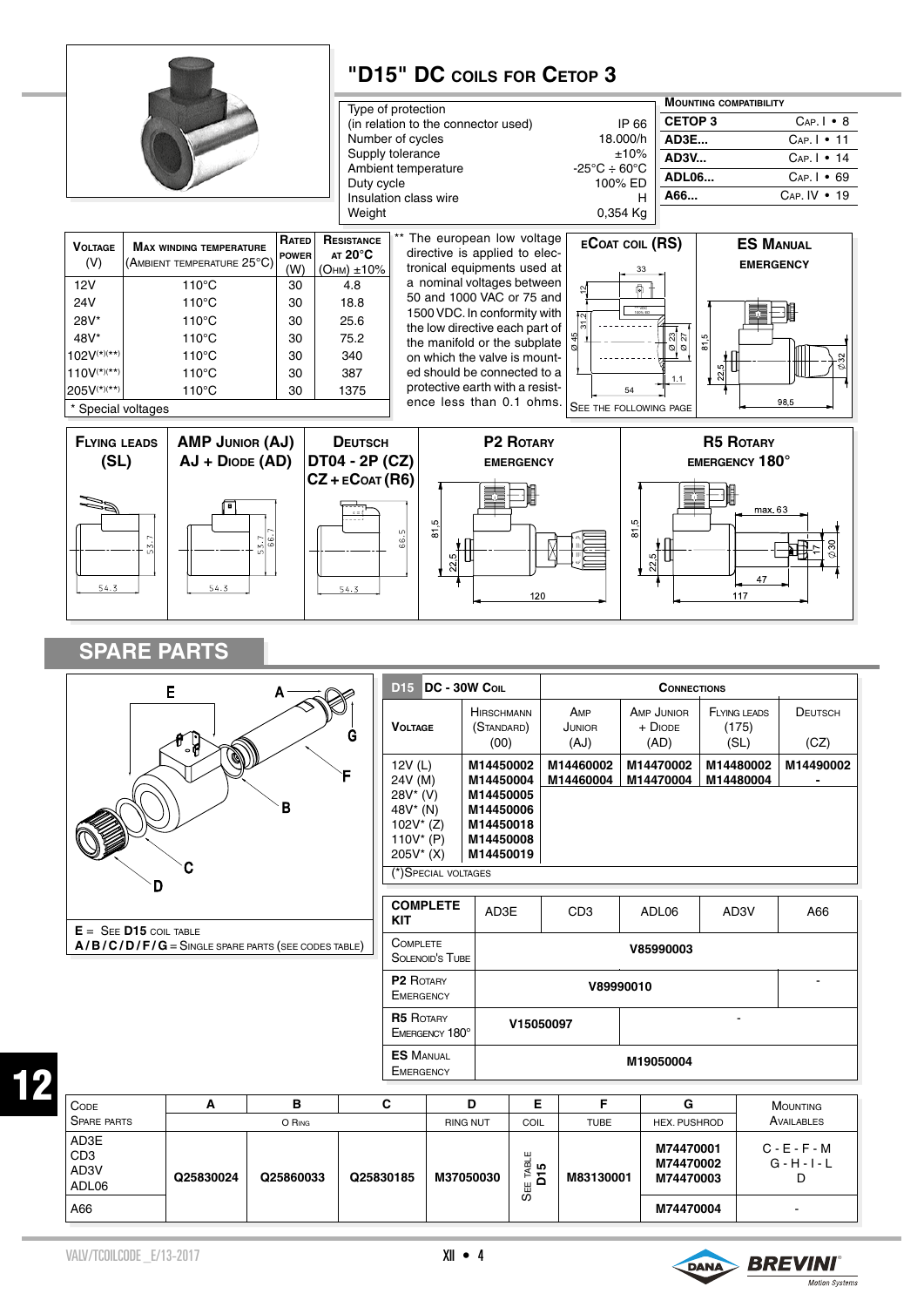

## **Hirschmann eCoat(1) Coils (D15 RS variant)**

Type of protection (in relation to the connector) IP 66 Number of cycles Supply tolerance  $\pm 10\%$ Ambient temperature  $-25^{\circ}\text{C} \div 60^{\circ}\text{C}$ <br>Duty cycle  $100\% \text{ ED}$ Duty cycle Insulation class wire **H**<br>Weight **Media** 0.354 Kg 0.354 Kg

| <b>MOUNTING COMPATIBILITY</b> |                      |  |
|-------------------------------|----------------------|--|
| <b>CETOP3</b>                 | $Cap.$   $\bullet$ 8 |  |
| AD3E                          | $Cap.I - 11$         |  |
| <b>ADL06</b>                  | $Cap.1 \cdot 69$     |  |
|                               |                      |  |

| <b>VOLTAGE</b>     | <b>MAX. WINDING TEMPERATURE</b>                           | RATED | <b>RESISTANCE AT 20°C</b> |
|--------------------|-----------------------------------------------------------|-------|---------------------------|
| (V)                | (Ambient temperature $25^{\circ}\mathrm{C}$ )   power (W) |       | $($ OHM $)$ $\pm$ 10%     |
| 12V                | $110^{\circ}$ C                                           | 30    | 4.8                       |
| 24V                | $110^{\circ}$ C                                           | 30    | 18.8                      |
| $28V*$             | $110^{\circ}$ C                                           | 30    | 25.6                      |
| $110V^{(*)(**)}$   | $110^{\circ}$ C                                           | 30    | 387                       |
| * Special voltages |                                                           |       |                           |

(1) Sealed coil winding with steel out housing with eCoat protection. Has succesfully overcome more than 700 hours of salt spray test before red rust (test according to UNI EN ISO 9227 and test evaluation according to UNI EN ISO 10289).

\*\* The european low voltage directive is applied to electronical equipments used at a nominal voltages between 50 and 1000 VAC or 75 and 1500 VDC. In conformity with the low directive each part of the manifold or the subplate on which the valve is mounted should be connected to a protective earth with a resistence less than 0.1 ohms.

### **SPARE PARTS**

| D <sub>15</sub> | <b>ECOAT COIL (DC / 30W)</b> |                                 |  |  |
|-----------------|------------------------------|---------------------------------|--|--|
| VOI TAGF        |                              | <b>HIRSCHMANN</b><br>(STANDARD) |  |  |
| 12V (L)         |                              | M14820001                       |  |  |
| 24V (M)         |                              | M14820002                       |  |  |
| 28V* (V)        |                              | M14820005                       |  |  |
| 110V* (P)       |                              | M14820008                       |  |  |
|                 | (*) SPECIAL VOLTAGES         |                                 |  |  |

|   | <b>CODE SPARE PARTS</b><br>B/C/D/E/F/G                                      | FOR RS VARIANT                      |
|---|-----------------------------------------------------------------------------|-------------------------------------|
| в | OR (TUBE)                                                                   | Q25830024                           |
| C | <b>RING NUT</b>                                                             | M37050062                           |
| D | O RING (RING NUT)                                                           | Q25830185                           |
| Е | O RING (COIL)                                                               | Q25860033                           |
| F | TUBE                                                                        | M83130001                           |
| G | <b>HEX. PUSHROD</b><br>(MOUNTING C-E-F)<br>(MOUNTING G-H-I)<br>(MOUNTING D) | M74470001<br>M74470002<br>M74470003 |



SEE "D15" COIL STANDARD FOR BOTH EMERGENCY manual ES and rotary P2.



## **DEUTSCH eCoat(1) Coils (D15 R6 variant)**

| Type of protection (in relation to the connector) IP 69K |                                        |  |
|----------------------------------------------------------|----------------------------------------|--|
| Number of cycles                                         | 18.000/h                               |  |
| Supply tolerance                                         | ±10%                                   |  |
| Ambient temperature                                      | $-20^{\circ}$ C $\div$ 60 $^{\circ}$ C |  |
| Duty cycle                                               | 100% ED                                |  |
| Insulation class wire                                    |                                        |  |
| Weight                                                   | 0.354 Ka                               |  |

| <b>MOUNTING COMPATIBILITY</b> |                   |  |
|-------------------------------|-------------------|--|
| <b>CETOP3</b>                 | $Cap I \bullet B$ |  |
| AD3E                          | $Cap.I - 11$      |  |
| ADL06                         | $Cap I \cdot 69$  |  |
|                               |                   |  |

| <b>VOLTAGE</b> | <b>MAX. WINDING TEMPERATURE</b>                           | <b>RATED</b> | <b>RESISTANCE AT 20°C</b> |
|----------------|-----------------------------------------------------------|--------------|---------------------------|
| (V)            | (Ambient temperature $25^{\circ}\textrm{C}$ )   power (W) |              | $(OHM) + 10\%$            |
| 12V            | 110°C                                                     | 30           | 4.8                       |
| 24V            | 110 $^{\circ}$ C                                          | 30           | 18.8                      |

(1) Sealed coil winding with steel out housing with eCoat protection. Has succesfully overcome more than 700 hours of salt spray test before red rust (test according to UNI EN ISO 9227 and test evaluation according to UNI EN ISO 10289).

#### **SPARE PARTS**

| D15 ECOAT COIL (DC / 30W)  |           |  |  |
|----------------------------|-----------|--|--|
| <b>DEUTSCH</b><br>TENSIONE |           |  |  |
| 12V(L)                     | M14830001 |  |  |
| 24V (M)                    | M14830002 |  |  |

|   | <b>CODE SPARE PARTS</b><br>B/C/D/E/F/G                                      | FOR <b>R6</b> VARIANT               |
|---|-----------------------------------------------------------------------------|-------------------------------------|
| в | OR (TUBE)                                                                   | Q25830024                           |
| C | <b>RING NUT</b>                                                             | M37050062                           |
| D | O RING (RING NUT)                                                           | Q25830185                           |
| Е | O RING (COIL)                                                               | Q25860033                           |
| F | TUBE                                                                        | M83130001                           |
| G | <b>HEX. PUSHROD</b><br>(MOUNTING C-E-F)<br>(MOUNTING G-H-I)<br>(MOUNTING D) | M74470001<br>M74470002<br>M74470003 |



See "D15" coil standard for both emergency manual ES and rotary P2.

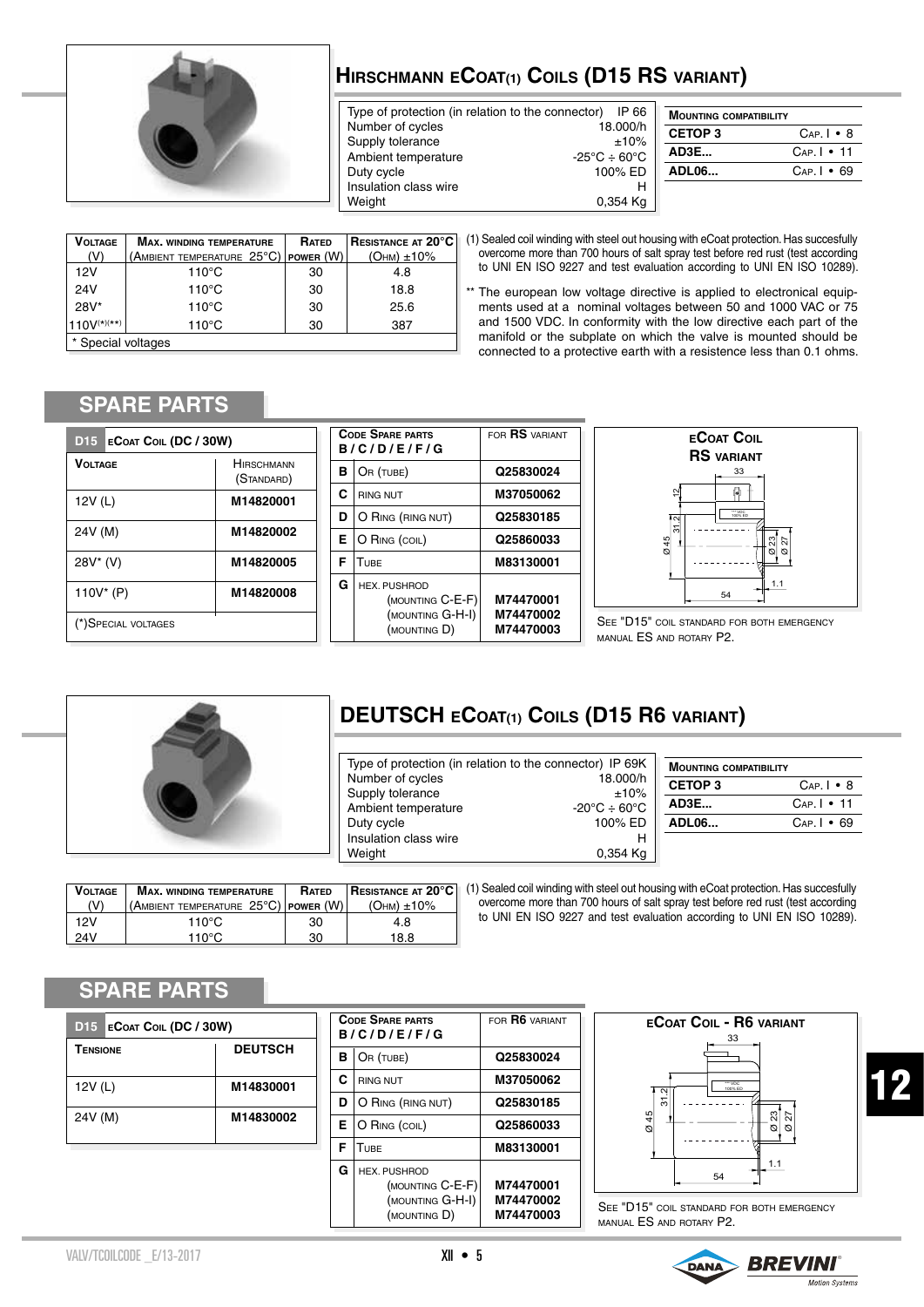

## **"40W" DC coil (for CDL.06...)**

| Type of protection (in relation to the connector) IP 66 |                                        |
|---------------------------------------------------------|----------------------------------------|
| Number of cycles                                        | 18.000/h                               |
| Supply tolerance                                        | ±10%                                   |
| Ambient temperature                                     | $-54^{\circ}$ C $\div$ 60 $^{\circ}$ C |
| Duty cycle                                              | 100% ED                                |
| Insulation class wire                                   | н                                      |
| Weight                                                  | 0,354 Kg                               |

| <b>MOUNTING COMPATIBILITY</b> |                   |  |
|-------------------------------|-------------------|--|
| <b>CDL06</b>                  | $Cap. I \cdot 68$ |  |
|                               |                   |  |



## **SPARE PARTS**



| 40W DC Coll    | <b>CONNECTIONS</b>              |
|----------------|---------------------------------|
| <b>VOLTAGE</b> | <b>HIRSCHMANN</b><br>(STANDARD) |
| 12V (L)        | M14600001                       |
| 24V (M)        | M14600002                       |
|                | DEUTSCH<br>(CZ)                 |
| 12V (L)        | M14610001                       |
| 24V (M)        | M14610002                       |

|   | <b>CODE SPARE PARTS</b><br>B/C/D/E/F/G | FOR CDL06 |
|---|----------------------------------------|-----------|
| в | O RING (TUBE)                          | Q25830024 |
| C | <b>RING NUT</b>                        | M37050030 |
| D | O RING (RING NUT)                      | Q25830185 |
| Е | O RING (COIL)                          | Q25860033 |
| F | TURF                                   | M83130001 |
| G | <b>HEX. PUSHROD</b>                    | M74470003 |
|   |                                        |           |

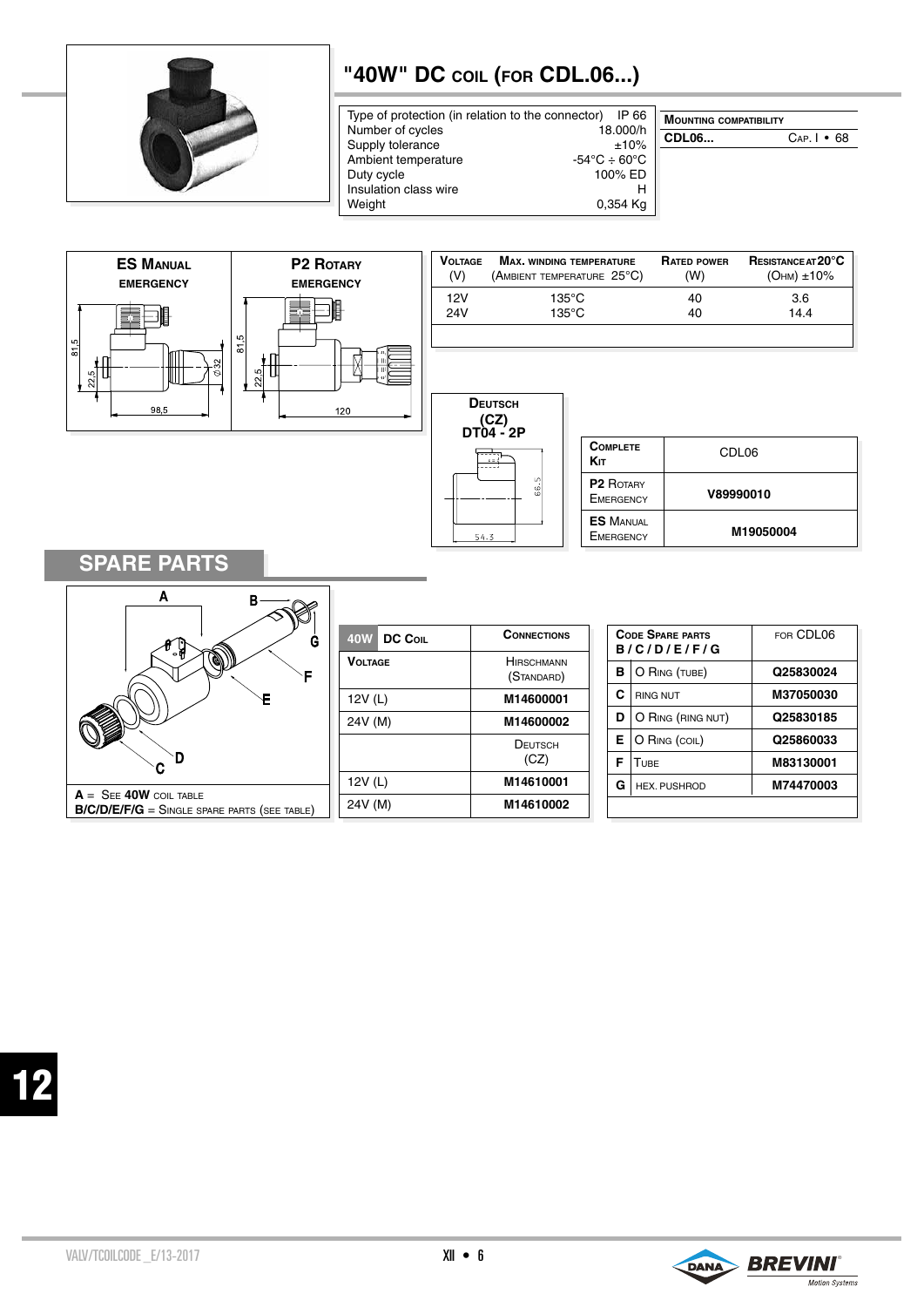

### **"B14" AC Solenoids for Cetop 3**

| Type of protection                  |                                        | <b>MOUNTING COMPATIBILITY</b> |                      |
|-------------------------------------|----------------------------------------|-------------------------------|----------------------|
| (in relation to the connector used) | IP 65                                  | CETOP 3*                      | $Cap.$   $\bullet$ 8 |
| Number of cycles                    | 18.000/h                               | AD3.E*                        | $Cap.I - 11$         |
| Supply tolerance                    | $+10\%$ / -10%                         |                               |                      |
| Ambient temperature                 | $-30^{\circ}$ C $\div$ 60 $^{\circ}$ C | (*) serial No. 3 (AC voltage) |                      |
| Duty cycle                          | 100% ED                                |                               |                      |
| Insulation class wire               | н                                      |                               |                      |
| Weight                              | 0,436 Kg                               |                               |                      |
|                                     |                                        |                               |                      |



| <b>VOLTAGE</b>          | <b>MAX, WINDING TEMPERATURE</b>     | <b>RESISTANCE AT 20°C</b> | <b>RATED POWER</b> | <b>PICKUP CURRENT</b> |
|-------------------------|-------------------------------------|---------------------------|--------------------|-----------------------|
| M                       | (Ambient temperature 25°C).         | $(OHM) \pm 10\%$          | (VA)               | (A)                   |
| 24V/50Hz - 24V/60Hz     | $100^{\circ}$ C - 96 $^{\circ}$ C - |                           | $54 - 40$          | $5.6 - 5$             |
| 48V/50Hz - 48V/60Hz     | 112°C - 98°C                        | 6.8                       | 45 - 34            | $5.3 - 5$             |
| 115V/50Hz - 120V/60Hz * | 133°C - 101°C                       | 32.5                      | $61 - 51$          | $3.2 - 3.2$           |
| 230V/50Hz - 240V/60Hz * | 120°C - 103°C                       | 134                       | $62 - 52$          | $1.6 - 1.6$           |

75 and 1500 VDC. In conformity with the low directive each part of

#### \* The european low voltage directive is applied to electronical equip- the manifold or the subplate on which the valve is mounted should be ments used at a nominal voltages between 50 and 1000 VAC or connected to a protective earth with a resistence less than 0.1 ohms.

#### **SPARE PARTS**



| <b>B14 AC COIL</b>                 | CONNECTION                      |  |  |
|------------------------------------|---------------------------------|--|--|
| VOLTAGE                            | <b>HIRSCHMANN</b><br>(STANDARD) |  |  |
| 24V/50-60Hz (A)<br>48V/50-60Hz (B) | M14640003<br>M14640007          |  |  |
| 115V/50Hz(J)<br>120V/60Hz          | M14640006                       |  |  |
| 230V/50Hz (Y)<br>240V/60Hz         | M14640001                       |  |  |
| <b>COMPLETE KIT</b>                | CODE                            |  |  |
| TUBE KIT                           | V85990011                       |  |  |
| ROTARY EMERGENCY P2                | V89990021                       |  |  |
| MANUAL EMERGENCY ES                | M19050001                       |  |  |

| CODE<br>SPARE PARTS | O RING    | в<br>COIL               | O RING    | <b>RING NUT</b> | <b>TUBE</b> | HEX. PUSHROD                        | MONTAGGI<br>POSSIBILI              |
|---------------------|-----------|-------------------------|-----------|-----------------|-------------|-------------------------------------|------------------------------------|
| AD3E*               | Q25830024 | щ<br>ਚ<br>SĦ<br>ᆱ<br>医面 | Q25860036 | M37050041       | M831100001  | M74520001<br>M74520002<br>M74520003 | $C - E - F - M$<br>$G - H - I - L$ |

(\*) Seriali seroie33 (AtGnasiotagien) AC)

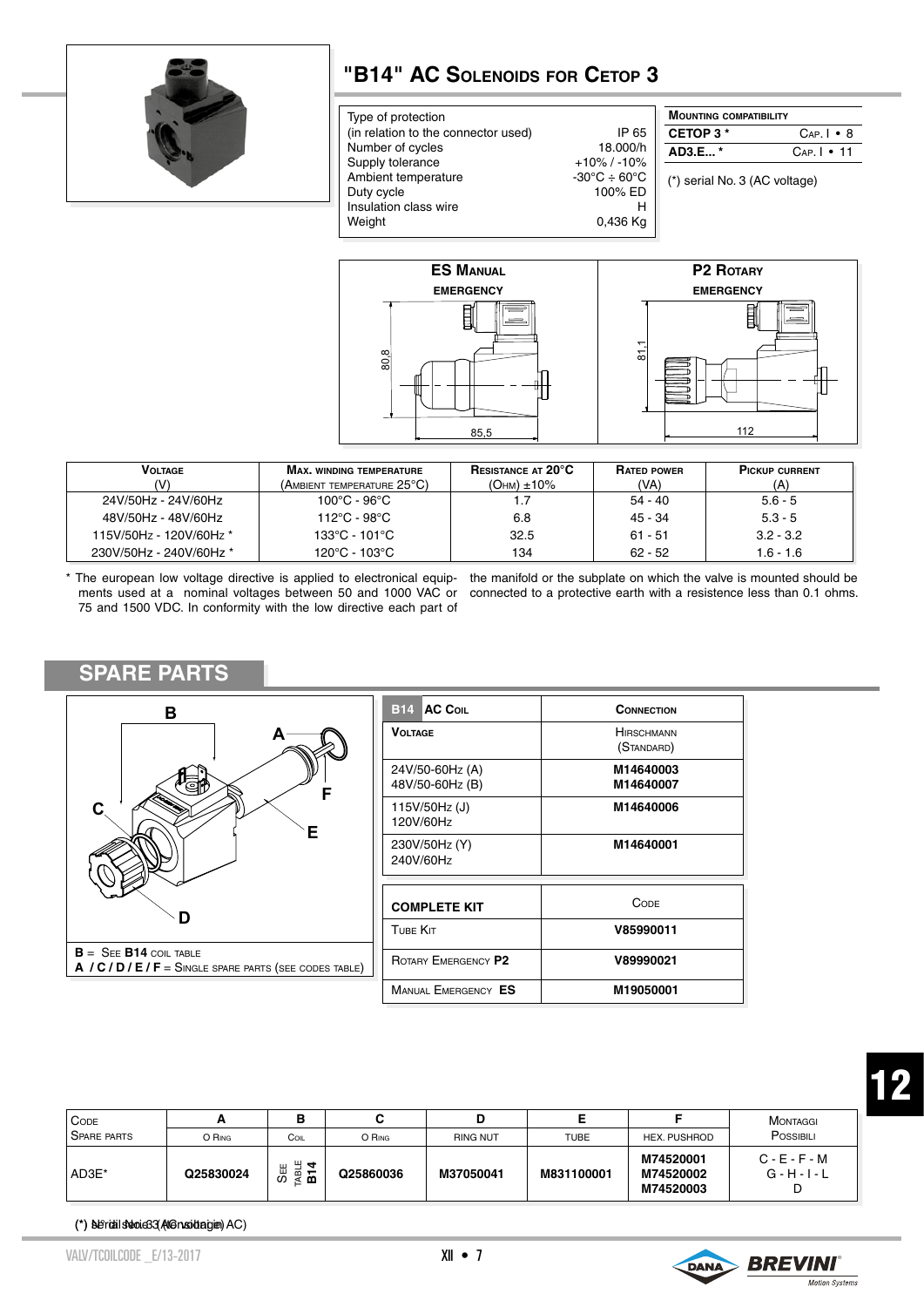

## **"A16" DC coils for Cetop 5**

| Type of protection                  |                                               |
|-------------------------------------|-----------------------------------------------|
| (in relation to the connector used) | IP 65                                         |
| Number of cycles                    | 18.000/h                                      |
| Supply tolerance                    | ±10%                                          |
| Ambient temperature                 | $-30^{\circ}\text{C} \div 60^{\circ}\text{C}$ |
| Duty cycle                          | 100% ED                                       |
| Insulation class wire               | н                                             |
| Weight                              | 0.9 <sub>Kq</sub>                             |
|                                     |                                               |

| <b>MOUNTING COMPATIBILITY</b> |                    |  |
|-------------------------------|--------------------|--|
| <b>CETOP 5</b>                | $Cap.I - 33$       |  |
| <b>AD5E</b>                   | $Cap.1 \cdot 36$   |  |
| <b>CDL10</b>                  | $Cap.I - 71$       |  |
| ADL106                        | $Cap.1 \cdot 72$   |  |
| A88                           | $Cap. IV \cdot 33$ |  |

| <b>VOLTAGE</b>     | <b>MAX WINDING TEMPERATURE</b> | <b>RATED POWER</b> | <b>RESISTANCE AT 20°C</b> |  |  |
|--------------------|--------------------------------|--------------------|---------------------------|--|--|
| (V)                | (Ambient temperature 25°C)     | (W)                | $(OHM) \pm 7\%$           |  |  |
| 12V                | $106^{\circ}$ C                | 45                 | 3.2                       |  |  |
| <b>24V</b>         | $113^{\circ}$ C                | 45                 | 12.4                      |  |  |
| 48V*               | $\overline{\phantom{a}}$       | 45                 |                           |  |  |
| $102V^{(*)(**)}$   |                                | 45                 |                           |  |  |
| $110V^{(*)(**)}$   | $118^{\circ}$ C                | 45                 | 268                       |  |  |
| $1205V^{(*)(**)}$  | $\overline{\phantom{a}}$       | 45                 | ۰                         |  |  |
| * Special voltages |                                |                    |                           |  |  |

\*\* The european low voltage directive is applied to electronical equipments used at a nominal voltages between 50 and 1000 VAC or 75 and 1500 VDC. In conformity with the low directive each part of the manifold or the subplate on which the valve is mounted should be connected to a protective earth with a resistence less than 0.1 ohms.



#### **SPARE PARTS**



| A <sub>16</sub> DC/45W Coll | CONNECTION                      |
|-----------------------------|---------------------------------|
| <b>VOLTAGE</b>              | <b>HIRSCHMANN</b><br>(STANDARD) |
| 12V(L)                      | M14220002                       |
| 24V (M)                     | M14220004                       |
| 48V* (N)                    | M14220006                       |
| $102V^*(Z)$                 | M14220013                       |
| 110V $*$ (P)                | M14220008                       |
| 205V* (X)                   | M14220014                       |
| (*) SPECIAL VOLTAGES        |                                 |

| <b>COMPLETE KIT</b>        | AD5E | CDL <sub>10</sub> | ADL <sub>10</sub> | A88 |
|----------------------------|------|-------------------|-------------------|-----|
| <b>P2 ROTARY EMERGENCY</b> |      | -                 |                   |     |
| <b>ES MANUAL EMERGENCY</b> |      |                   |                   |     |

| <b>CODE</b>        | -         |           | С         | D               |                            |             | G                                   | MOUNTING                                |
|--------------------|-----------|-----------|-----------|-----------------|----------------------------|-------------|-------------------------------------|-----------------------------------------|
| <b>SPARE PARTS</b> |           | O RING    |           | <b>RING NUT</b> | COIL                       | <b>TUBE</b> | <b>HEX. PUSHROD</b>                 | <b>POSSIBBLE</b>                        |
| AD5E<br>ADL/CDL10  | Q25830026 | Q25860040 | Q25860040 | M37050033       | ш<br><b>TABL</b><br>ഗ<br>- | M83160001   | M74440002<br>M74440003<br>M74440004 | $C - E - F - M$<br>$G - H - I - L$<br>D |
| A88                |           |           |           |                 | SEE                        |             | M74440006                           |                                         |

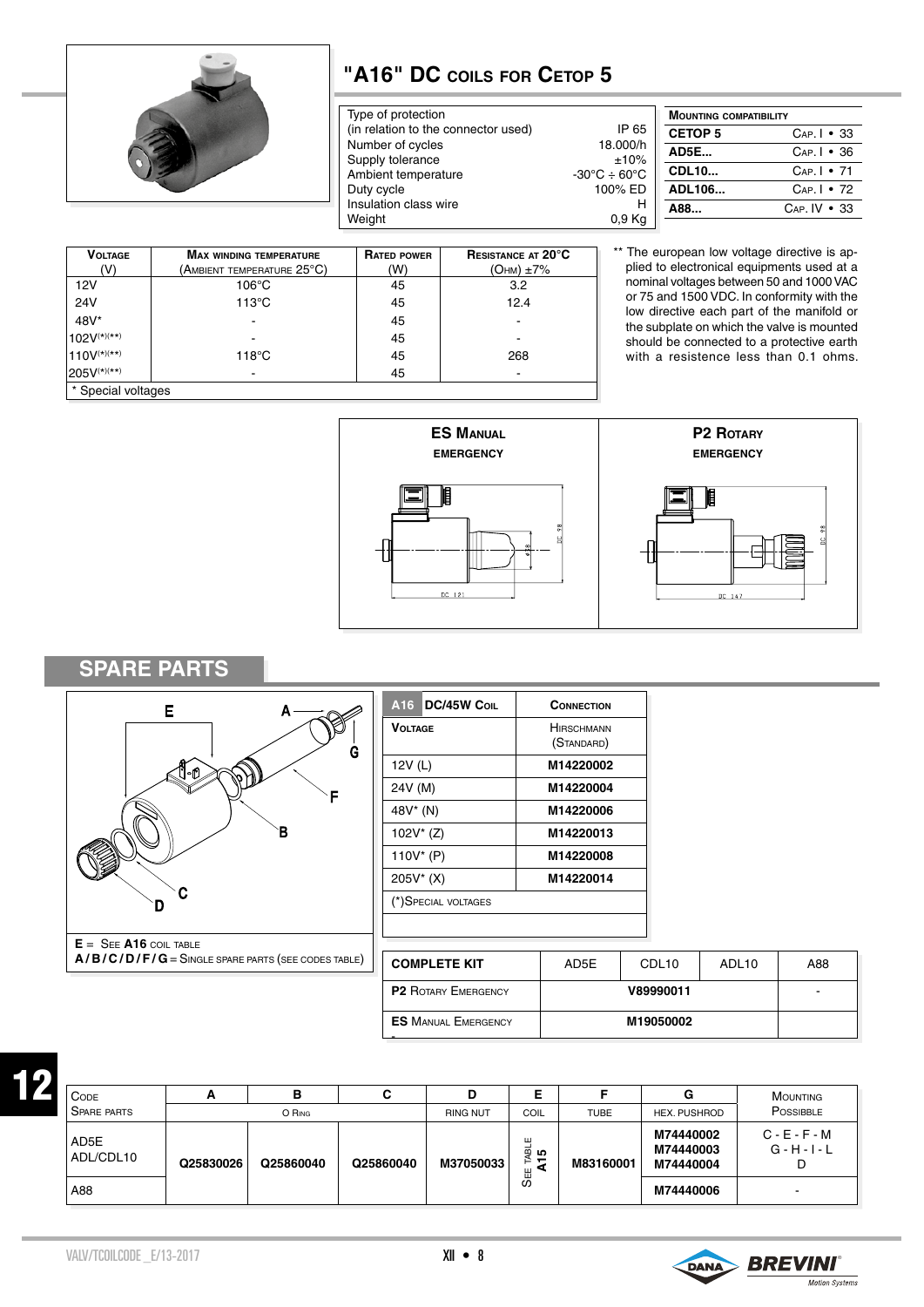

### **"D19" DC solenoids**

| Type of protection                  |                                        | <b>MOUNT</b>     |
|-------------------------------------|----------------------------------------|------------------|
| (in relation to the connector used) | IP 66                                  | ADP <sub>5</sub> |
| Number of cycle                     | 18.000/h                               | ADP5             |
| Supply tolerance                    | ±10%                                   |                  |
| Ambient temperature                 | $-25^{\circ}$ C $\div$ 60 $^{\circ}$ C |                  |
| Duty cycle                          | 100% ED                                |                  |
| Max static pressure                 | 210 bar                                |                  |
| Insulation class wire               | н                                      |                  |
| Weight                              | 1,63 Kg                                |                  |
|                                     |                                        |                  |

| <b>MOUNTING COMPATIBILITY</b> |                       |  |
|-------------------------------|-----------------------|--|
| ADP5E                         | $Cap.$   $\cdot$ 41   |  |
| ADP5V                         | $Cap.$   $\bullet$ 44 |  |

| <b>VOLTAGE</b><br>(V) | <b>MAX WINDING TEMPERATURE</b><br>(AMBIENT TEMPERATURE25°C) | RATED<br><b>POWER</b><br>(W) | <b>RESISTANCE AT</b><br>$20^{\circ}$ C (OHM)<br>±10% |
|-----------------------|-------------------------------------------------------------|------------------------------|------------------------------------------------------|
| 12V                   | $105^{\circ}$ C                                             | 42                           | 3.43                                                 |
| 24V                   | $105^{\circ}$ C                                             | 42                           | 13.71                                                |
| 48V*                  | $105^{\circ}$ C                                             | 42                           | 55                                                   |
| $102V^{(*)(**)}$      | $105^{\circ}$ C                                             | 42                           | 248                                                  |
| $110V^{(*)(**)}$      | $105^{\circ}$ C                                             | 42                           | 288                                                  |
| 205V(*)(**)           | $105^{\circ}$ C                                             | 42                           | 1000                                                 |
| * Special voltage     |                                                             |                              |                                                      |

\*\* The european low voltage directive is applied to electronical equipments used at a nominal voltages between 50 and 1000 VAC or 75 and 1500 VDC. In conformity with the low directive each part of the manifold or the subplate on which the valve is mounted should be connected to a protective earth with a resistence less than 0.1 ohms.



## **SPARE PARTS**



| $A = SEE$ $D19$ coil table                             |
|--------------------------------------------------------|
| $B/C/D/E/F/G =$ Singi e spare parts (see codes tari e) |

| <b>COMPLETE</b><br>KIT        | ADP5E     | ADP5V |
|-------------------------------|-----------|-------|
| <b>P2 ROTARY</b><br>EMERGENCY | V89990012 |       |

| <b>DC/42W COIL</b><br>D <sub>19</sub> | CONNECTION                      |
|---------------------------------------|---------------------------------|
| <b>VOLTAGE</b>                        | <b>HIRSCHMANN</b><br>(STANDARD) |
| 12V (L)                               | M14270001                       |
| 24V (M)                               | M14270002                       |
| 48V* (N)                              | M14270003                       |
| $102V^*(Z)$                           | M14270007                       |
| 110V* (P)                             | M14270005                       |
| 205V* (X)                             | M14270008                       |
| (*) SPECIAL VOLTAGES                  |                                 |

|                        |           | $B/C/D/E/F/G = S$ ingle spare parts (see codes table) |                    | <b>CODE SPARE PARTS</b><br>B/C/D/E/F/G | FOR ADP5E<br>AND ADP5V |
|------------------------|-----------|-------------------------------------------------------|--------------------|----------------------------------------|------------------------|
| <b>COMPLETE</b><br>KIT | ADP5E     | ADP5V                                                 | в<br>O RING (TUBE) |                                        | Q25830101              |
| P <sub>2</sub> ROTARY  | V89990012 |                                                       | С                  | <b>RING NUT</b>                        | M37050022              |
| <b>EMERGENCY</b>       |           |                                                       | D                  | O RING (RING NUT)                      | Q25830035              |
|                        |           |                                                       | Е                  | O RING (COIL)                          | Q25860035              |
|                        |           |                                                       | F                  | TUBE                                   | M83170002              |
|                        |           |                                                       | G                  | <b>HEX. PUSHROD</b>                    | M74380002              |

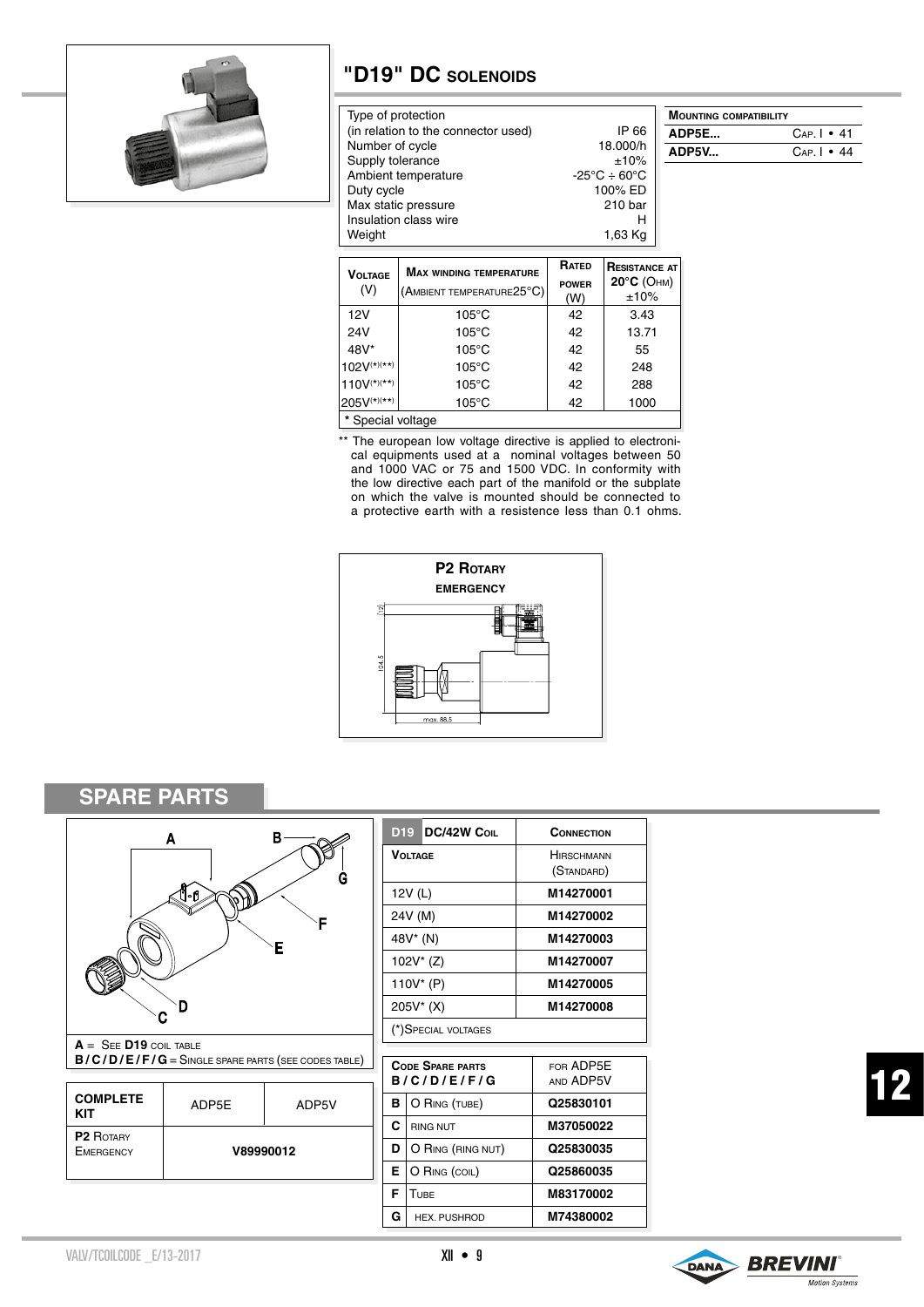

## **"K16" AC Solenoids for Cetop 5**

| Type of protection                                                                                                                                                                                                                                         |       | <b>MOUNTING COMPATIBILITY</b>        |                     |
|------------------------------------------------------------------------------------------------------------------------------------------------------------------------------------------------------------------------------------------------------------|-------|--------------------------------------|---------------------|
| (in relation to the connector used)                                                                                                                                                                                                                        | IP 66 | <b>CETOP 5</b>                       | $Cap.$   $\cdot$ 33 |
| Number of cycles<br>18.000/h<br>Supply tolerance<br>$+10\%$ / -10%<br>$-54^{\circ}\text{C} \div 60^{\circ}\text{C}$<br>Ambient temperature<br>100% ED<br>Duty cycle<br>Max. pressure static<br>210 bar<br>Insulation class wire<br>н<br>Weight<br>$0,8$ Kg |       | <b>AD5.E</b>                         | $Cap.$   $\cdot$ 36 |
| <b>ES MANUAL</b><br><b>EMERGENCY</b>                                                                                                                                                                                                                       |       | <b>P2 ROTARY</b><br><b>EMERGENCY</b> |                     |
| 旧                                                                                                                                                                                                                                                          |       | 眉                                    |                     |





| <b>VOLTAGE</b>             | <b>MAX. WINDING TEMPERATURE</b>     | <b>RATED</b> |         | $ $ In rush current $ $ Resistance at 20°C $ $ |
|----------------------------|-------------------------------------|--------------|---------|------------------------------------------------|
| (V)                        | (AMBIENT TEMPERATURE25°C) POWER(VA) |              | (VA)    | $(OHM) \pm 10\%$                               |
| 24V/50Hz                   | $134^{\circ}$ C                     | 124          | 454     | 0.56                                           |
| 24V/60Hz*                  | $115^{\circ}$ C                     | 103.5        | 440     | 0.55                                           |
| 48V/50Hz*                  | $134^{\circ}$ C                     | 113          | 453     | 2.10                                           |
| 115V/50Hz-120V/60Hz(*)(**) | 121°C - 138°C                       | 121-101      | 471-487 | 10.8                                           |
| 230V/50Hz-240V/60Hz(*)(**) | 121°C - 138°C                       | 120-101      | 478-485 | 43.0                                           |
| 240V/50Hz(*)(**)           | $134^{\circ}$ C                     | 120          | 456     | 47.39                                          |
| * Special voltage          |                                     |              |         |                                                |

\*\* The european low voltage directive is applied to electronical equipments used at a nominal voltages between 50 and 1000 VAC or 75 and 1500 VDC. In conformity with the low directive each part of the manifold or the subplate on which the valve is mounted should be connected to a protective earth with a resistence less than 0.1 ohms.

## **SPARE PARTS**



| K <sub>16</sub> AC Coll        | <b>CONNECTION</b>               |                       |
|--------------------------------|---------------------------------|-----------------------|
| <b>VOLTAGE</b>                 | <b>HIRSCHMANN</b><br>(STANDARD) |                       |
| 24V/50Hz (A)                   | M14300010                       |                       |
| 24V/60Hz* (F)<br>48V/50Hz* (B) | M14300012<br>M14300014          | <b>COMF</b><br>KIT    |
| 115V/50Hz(J)<br>120V/60Hz      | M14300029                       | P2R                   |
| 230V/50Hz (Y)<br>240V/60Hz     | M14300027                       | EMERG                 |
| 240V/50Hz* (E)                 | M14300025                       | ES M/<br><b>EMERG</b> |
| (*)Special voltages            |                                 |                       |

| <b>COMPLETE</b><br>KIT               | AD5E      |
|--------------------------------------|-----------|
| <b>P2 ROTARY</b><br><b>EMERGENCY</b> | V89990002 |
| <b>ES MANUAL</b><br><b>EMERGENCY</b> | M19050002 |

# 12

**A / B / C / D / F / G** = Single spare parts (see codes table)

| CODE               |           |           | ີ         | D               | Е<br>▃                                  |             | G                                   | <b>MOUNTING</b>                  |
|--------------------|-----------|-----------|-----------|-----------------|-----------------------------------------|-------------|-------------------------------------|----------------------------------|
| <b>SPARE PARTS</b> |           | O RING    |           | <b>RING NUT</b> | COIL                                    | <b>TUBE</b> | HEX. PUSHROD                        | AVAILABLES                       |
| AD5E               | Q25830026 | Q25860026 | Q25830187 | M37050005       | ື ທ<br>ш<br><sub>몇 <b>즈</b></sub><br>යි | M83300000   | M74210000<br>M74160000<br>M74700000 | $C - E - F - M$<br>G - H - I - L |



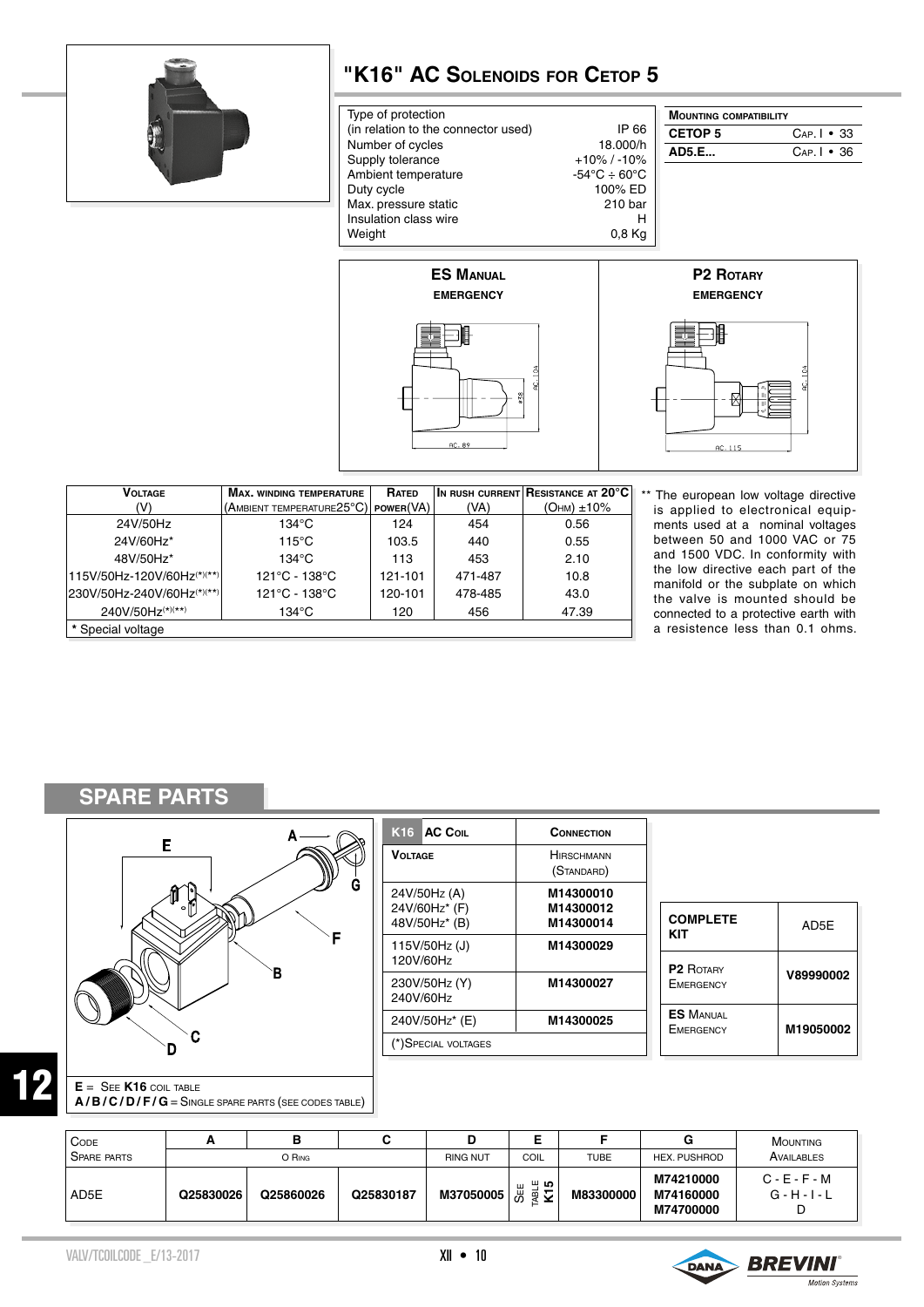

**Max. winding temperature**

**Voltage**  $(V)$ 

#### **"22W" DC coils**

**Rated power** (W)

Type of protection (in relation to the connector) IP 65 Number of cycles 18.000/h<br>Supply tolerance  $+10\%$  / -10% Supply tolerance  $+10\%$  / -10%<br>Ambient temperature  $-30^{\circ}\text{C} \div 60^{\circ}\text{C}$ Ambient temperature  $-30^{\circ}$ C ÷ 60°C<br>Duty cycle 100% ED Duty cycle Insulation class wire **H**<br>Weight **D**,2 Kg Weight

> **Resistance at 20°C**   $(OHM) \pm 10%$

| <b>MOUNTING COMPATIBILITY</b>                |                            |  |  |  |
|----------------------------------------------|----------------------------|--|--|--|
| <b>CRP/CRD</b><br><b>CARTRIDGE CATALOGUE</b> |                            |  |  |  |
| C2V02                                        | <b>CARTRIDGE CATALOGUE</b> |  |  |  |

\*\* The european low voltage directive is applied to electronical equipments used at a nominal voltages between 50 and 1000 VAC or 75 and 1500 VDC. In conformity with the low directive each part of the manifold or the subplate on which the valve is mounted should be connected to a protective earth with a resistence less than 0.1 ohms.

| 'V)               | (AMBIENT TEMPERATURE $25^{\circ}$ C) | (W) | $(OHM) \pm 10\%$           |
|-------------------|--------------------------------------|-----|----------------------------|
| 12V               | 116 °C                               | 22  | 6.3                        |
| 24V               | 115 °C                               | 22  | 25.6                       |
| $48V^*$           | 114 $\degree$ C                      | 22  | 102                        |
| $102V^{(*)(**)}$  |                                      | 22  | 467.85                     |
| $205V^{(*)(**)}$  |                                      | 22  | 1954                       |
| * SPECIAL VOLTAGE |                                      |     |                            |
|                   |                                      |     |                            |
|                   |                                      |     | <b>PS ROTARY EMERGENCY</b> |
|                   |                                      |     |                            |



**AMP Junior (AJ)**  $\overline{a}$ 60,7 47,7 38,5

#### **SPARE PARTS**



| 22W DC COIL                                                | <b>CONNECTIONS</b>                                            |                        |  |  |
|------------------------------------------------------------|---------------------------------------------------------------|------------------------|--|--|
| <b>VOLTAGE</b>                                             | <b>STANDARD</b>                                               | AMP JUNIOR (AJ)        |  |  |
| 12V (L)<br>24V (M)<br>48V* (N)<br>$102V^*(Z)$<br>205V* (X) | M14040001<br>M14040002<br>M14040003<br>M14040006<br>M14040007 | M14730001<br>M14730002 |  |  |
| (*) Special voltages                                       |                                                               |                        |  |  |

|                   | <b>COMPLETE</b><br>Kіт        | CRP02NA   | CRD01/02  | CRP02NC | C <sub>2</sub> V <sub>02</sub> | C3V02 |
|-------------------|-------------------------------|-----------|-----------|---------|--------------------------------|-------|
| / G / H<br>TABLE) | <b>PS</b> ROTARY<br>EMERGENCY | V89990014 | V89990005 |         |                                |       |

| <b>CODE</b><br><b>SPARE PARTS</b> | в<br>PARBAK | В,<br>O RING<br><b>VALVE SEAT</b> | $C + C$<br>O RING<br>(R. NUT/COIL) | $C + C_1$<br><b>RING NUT</b> | $E + F$<br>TUBE (+ O RING TUBE) | G<br><b>HEX. PUSHROD</b> | н<br><b>VALVE SEAT</b> |           |           |  |
|-----------------------------------|-------------|-----------------------------------|------------------------------------|------------------------------|---------------------------------|--------------------------|------------------------|-----------|-----------|--|
| CRP02NCE                          |             |                                   |                                    |                              | R83100B83                       | M86150006                |                        |           |           |  |
| CRP02NCS                          | Q25780026   | Q25830015                         |                                    |                              | R83100B82                       | M86150004                | M70150003              |           |           |  |
| CRP02NAE                          |             |                                   |                                    |                              |                                 |                          |                        | R83100B84 | M86150004 |  |
| CRD01A                            | Q25780026   | Q25830015                         | Q25860055                          | M37050026                    |                                 | M74440000                | M70150004              |           |           |  |
| CRD01B                            | Q25780030   | Q25830021                         |                                    |                              |                                 | R83100B85                |                        | M70150005 |           |  |
| CRD02A                            | Q25780026   | Q25830015                         |                                    |                              |                                 |                          | M70150004              |           |           |  |
| CRD02B                            | Q25780030   | Q25830021                         |                                    |                              |                                 | M74440001                | M70150005              |           |           |  |

| <b>CODE</b><br><b>SPARE PARTS</b> | в<br><b>PARBAK</b> | в,<br>O RING<br><b>VALVE SEAT</b> | $C + C_1$<br>O RING<br>(R. NUT/COIL) | $C + C$<br><b>RING NUT</b> | Е<br>O RING<br>(TUBE) | <b>TUBE</b> | G<br><b>HEX. PUSHROD</b> | н<br><b>VALVE SEAT</b> |
|-----------------------------------|--------------------|-----------------------------------|--------------------------------------|----------------------------|-----------------------|-------------|--------------------------|------------------------|
| C2V02NC<br>C2V02NA                | Q25780026          | Q25830015                         |                                      |                            | Q25861010             | M83040005   | M50070002<br>M50070003   | M70400002              |
| C3V02                             |                    | Q25880036<br>Q25880045            | Q25860055                            | M37050026                  |                       |             | M50070001                | M70400001              |